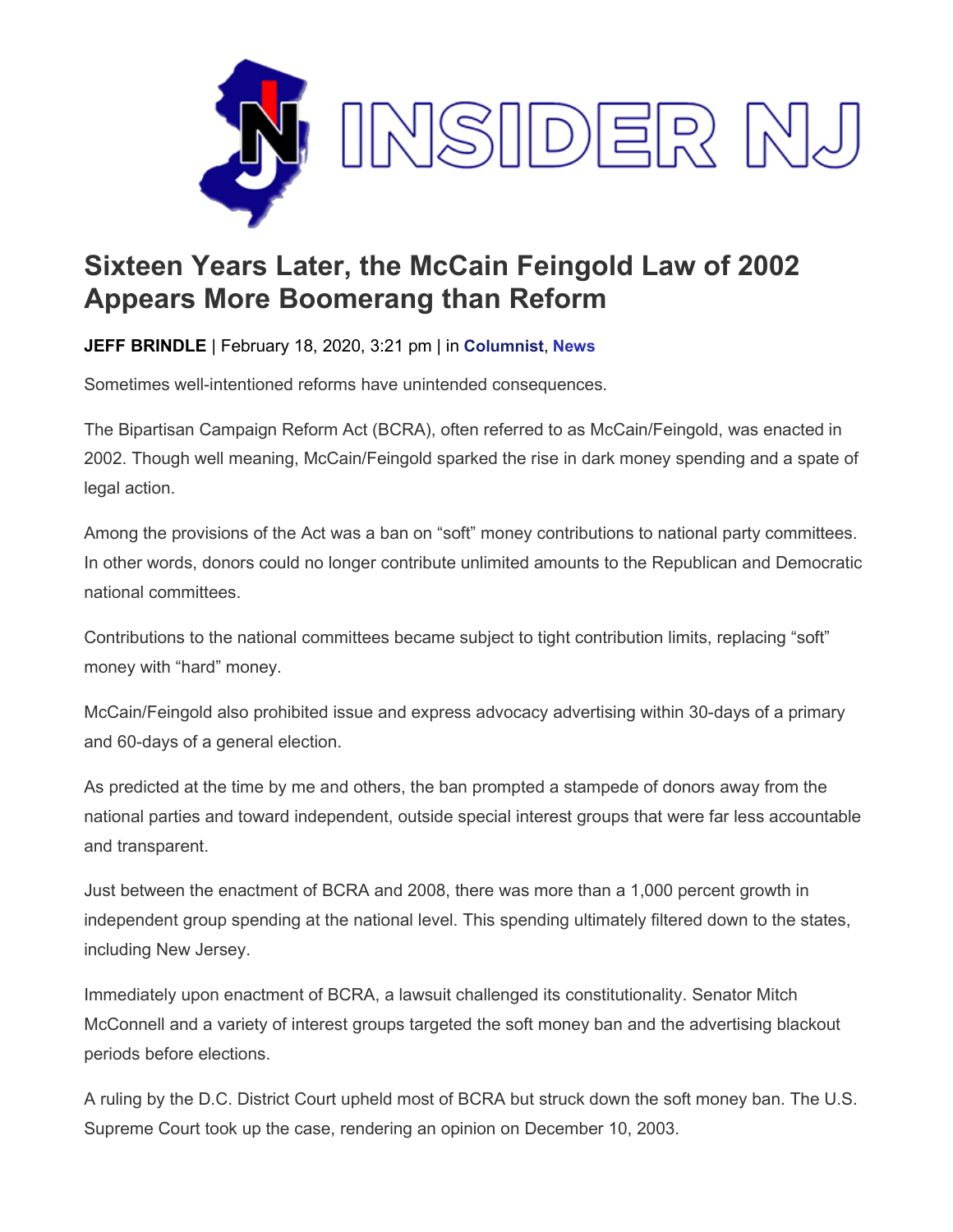In its ruling, the Supreme Court upheld as constitutional most of BCRA, including the soft money ban, the 30- and 60-day blackout periods, and the ban on corporate and union independent expenditures.

What came next, however, demonstrated that despite the McConnell decision, BCRA was far from settled law.

In Federal Election Commission (FEC) v. Wisconsin Right to Life (WRTL), the non-profit group maintained that its advertisements were issue ads and as such should be allowed to be aired during the blackout periods. The ads encouraged U.S. Senators to oppose filibusters of judicial nominees.

By virtue of a 5-4 decision on June 25, 2007, the Supreme Court began the process of chipping away at the Bipartisan Campaign Reform Act. It ruled that pure issue ads were not subject to the ban imposed on express advocacy during the periods prior to primary and general elections.

The Court, in WRTL, came down on the side of "speech, not censorship" and established the functional equivalent of express advocacy test. The test held that an ad is subject to the restrictions under BCRA "only if the ad is susceptible of no reasonable interpretation other than as an appeal to vote for or against a specific candidate."

Other rulings further chipped away at BCRA, such as Davis v. FEC (2008). In this case, BCRA's millionaire's amendment allowing congressional candidates opposed by self-financed candidates to triple their contribution limits was struck down by the high court,

The situation truly reached critical mass in the Court's Citizens United v. FEC ruling on January 10, 2010.

The 5-4 majority overturned as unconstitutional Austin v. Michigan Chamber of Commerce (1990), which had banned corporate and union independent expenditures. Austin was a departure from the landmark Buckley v. Valeo (1976) decision.

In Citizens United, the Court determined that the 30-day and 60-day blackout periods on express advocacy were unconstitutional hinderances to free speech.

Thus, the Supreme Court in Citizens United all but eviscerated McCain/Feingold. It did sustain the ban on direct contributions to candidates and political parties by corporations and unions, and strongly endorsed the disclosure of campaign advertisements even if they went beyond the functional equivalent of express advocacy.

The unintended consequence of McCain/Feingold was to light the match that sparked the growth of independent spending often was done with no donor disclosure. Citizens United further fueled this raging forest fire of "dark money" spending. After the 2010 ruling, independent group spending took off exponentially in federal, state and even local elections.